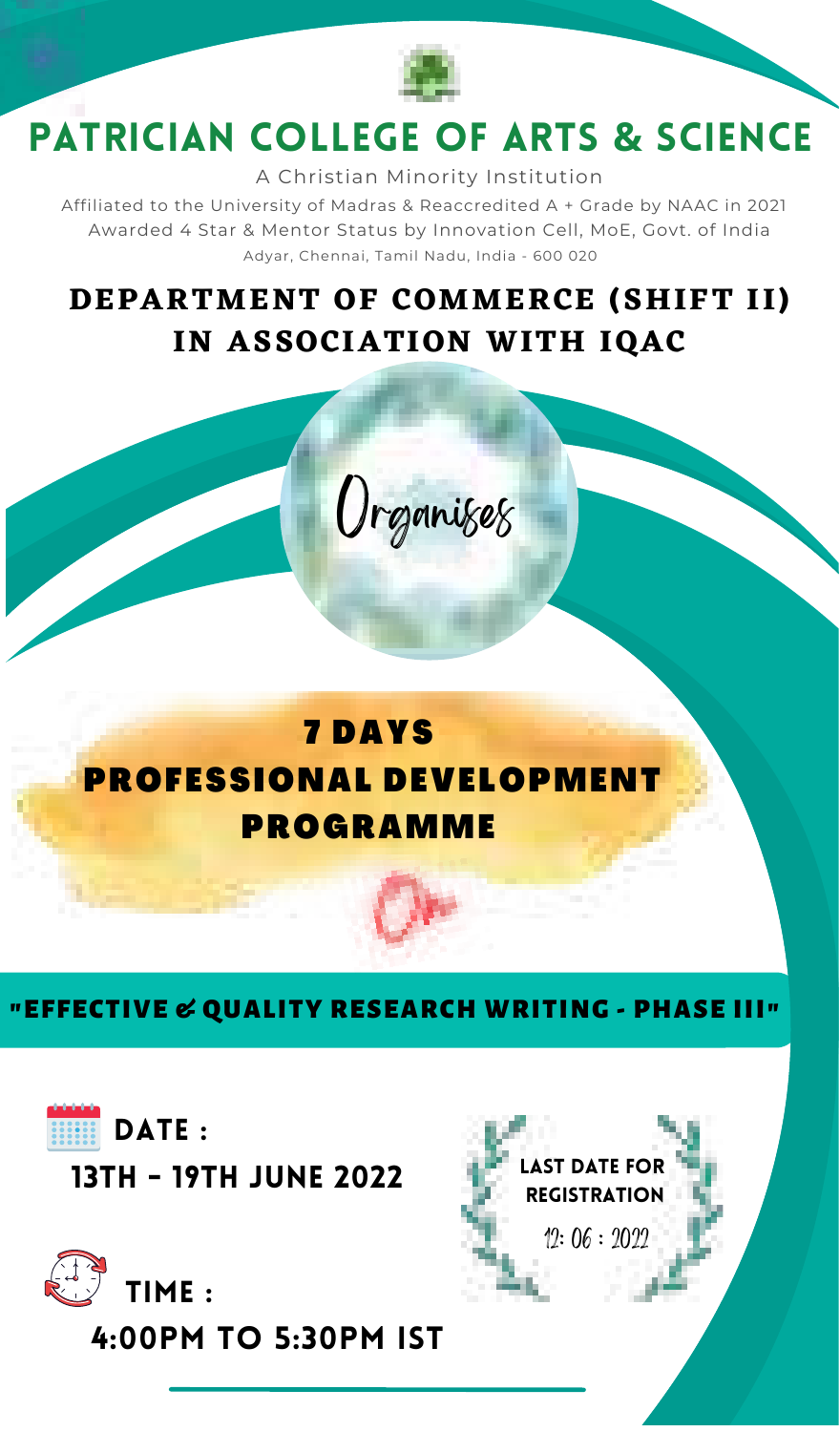#### **PATRICIAN COLLEGE OF ARTS AND SCIENCE**

**Established in 2001, is a Christian minority co-educational self-financing institution** arniiatea to the University of Madras. It was instituted by the Brothers of St. Patrick, a<br>congregation established by Bishop Daniel Delany on 2nd Feb 1808, in Ireland. Our college **has been reaccredited with "A+" grade by NAAC in 2021. The college offers 13 Under** Graduate, 6 Post Graduate and 2 M.Phil. Programmes in two shifts. There are 125<br>committed teaching faculty and 3500 students under the leadership and guidance of college **Director and Secretary, Academic Director, Principal & Vice Principals.**

#### **DEPARTMENT OF COMMERCE (SHIFT II)**

**In 2017, commencement of Bachelor of Commerce is yet another milestone in the history of Patrician College .The department is proven for its committed, dedicated** and experienced faculty members. With the strength of 200 students and two batches<br>passed out, the department feels proud of its alumnus and its contributions. ICT **enabled teaching learning, Patrician Knowledge Resource Centre, Student Development Programmes & Motivational Talks promote effective learning. To enhance their practical knowledge in the field of accounting add on courses like Tally & GST are also offered.**

#### **PROFESSIONAL DEVELOPMENT PROGRAMME (PDP)**

**The PDP in association with IQAC is an annual programme conducted to enhance research culture among teaching fraternity, researchers and industrial professionals from all over the world. The insights, discussion and deliberations of this programme will help to strengthen research and promote quality research writing.**

#### **OBJECTIVE**

#### **To strengthen research culture among faculty**

- **To understand basic concepts of research**
- **To impart capabilities for formulation and testing of hypothesis based on the nature of research**
- **To organize and conduct research in a phased manner**
- **To create an awareness on free online tools available for research**

#### FOR REGISTRATION

**<https://forms.gle/eB8pk4TfGFQvbHZV6>**

REGISTRATION FEES: RS. 120

ACCOUNT DETAILS

- A/C NAME: PATRICIAN COLLEGE EVENING COLLEGE
- A/CNO:570202010010391
- BANK:UNIONBANKOF INDIA

IFSC:UBINO557021

BRANCH:ST.MICHAELSACADEMY

NOTE:PAYMENT SCREENSHOT SHOULD BE SUBMITTED WHILE SUBMITTING REGISTRATION FORM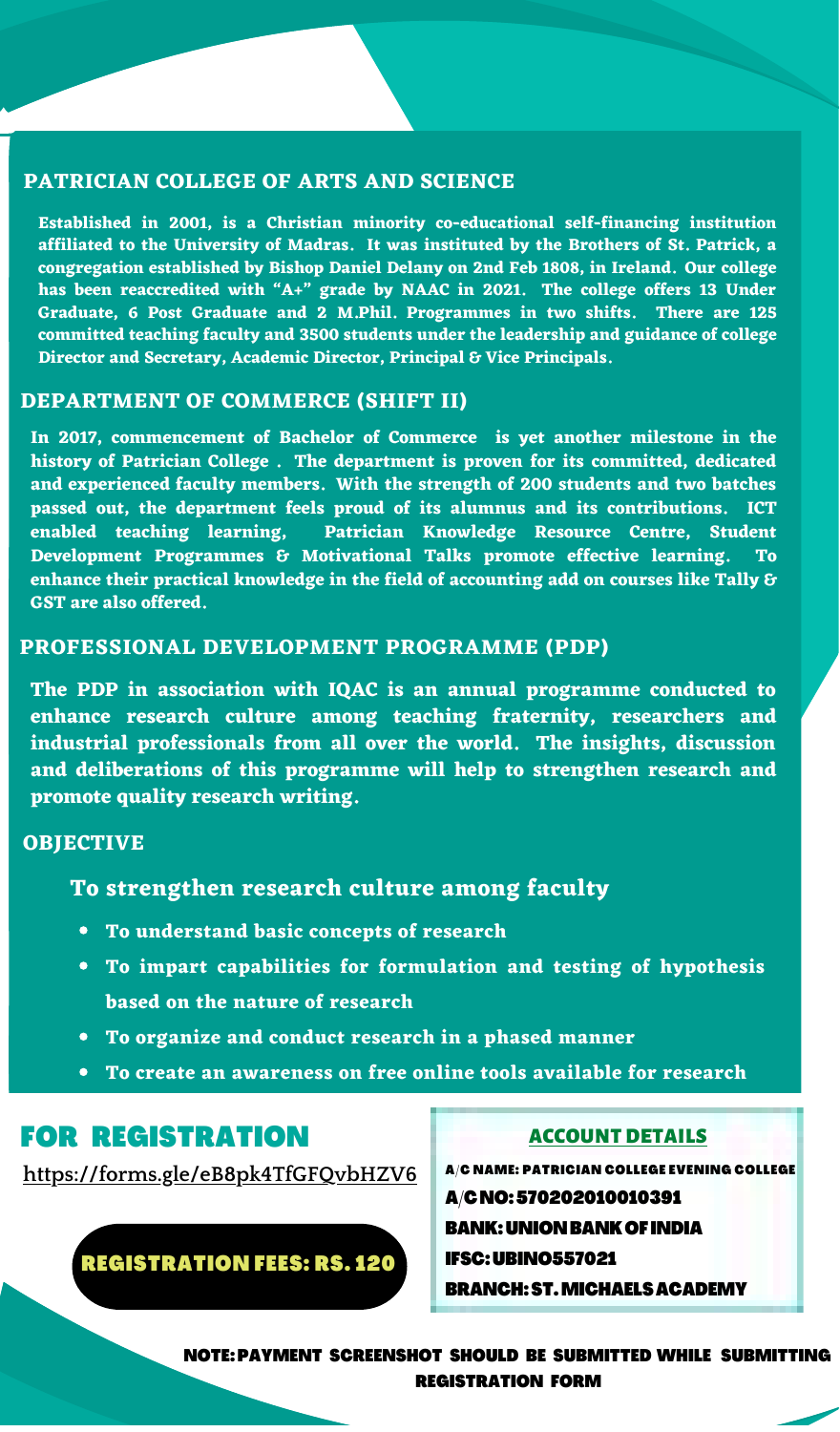#### **DAY 1 : 13.6.2022**

#### **Research Readiness & Topic Selection**



#### **DAY 2 :14.6.2022**

**Review of Literature, Research Gap and**

#### **Formulation of Hypothesis**



#### **DAY 3 : 15.6.2022**

**Designing Questionnaire**



**DAY 4 :16.6.2022**

#### **Data Analysis in Social Science Research**



**DAY 5 : 17.6.2022**

#### **Free Online Tools for Research**



#### **DAY 6 : 18.6.2022**

#### **Nuts and Bolts of Academic Writing Associate Professor, CRI NIRDPR, Hyderabad, Andhra Pradesh DR. R RAMESH**



**DAY 7 : 19.6.2022**

**UGC Funded Research Projects: Proposal**

**Preparation & Submission Protocol**